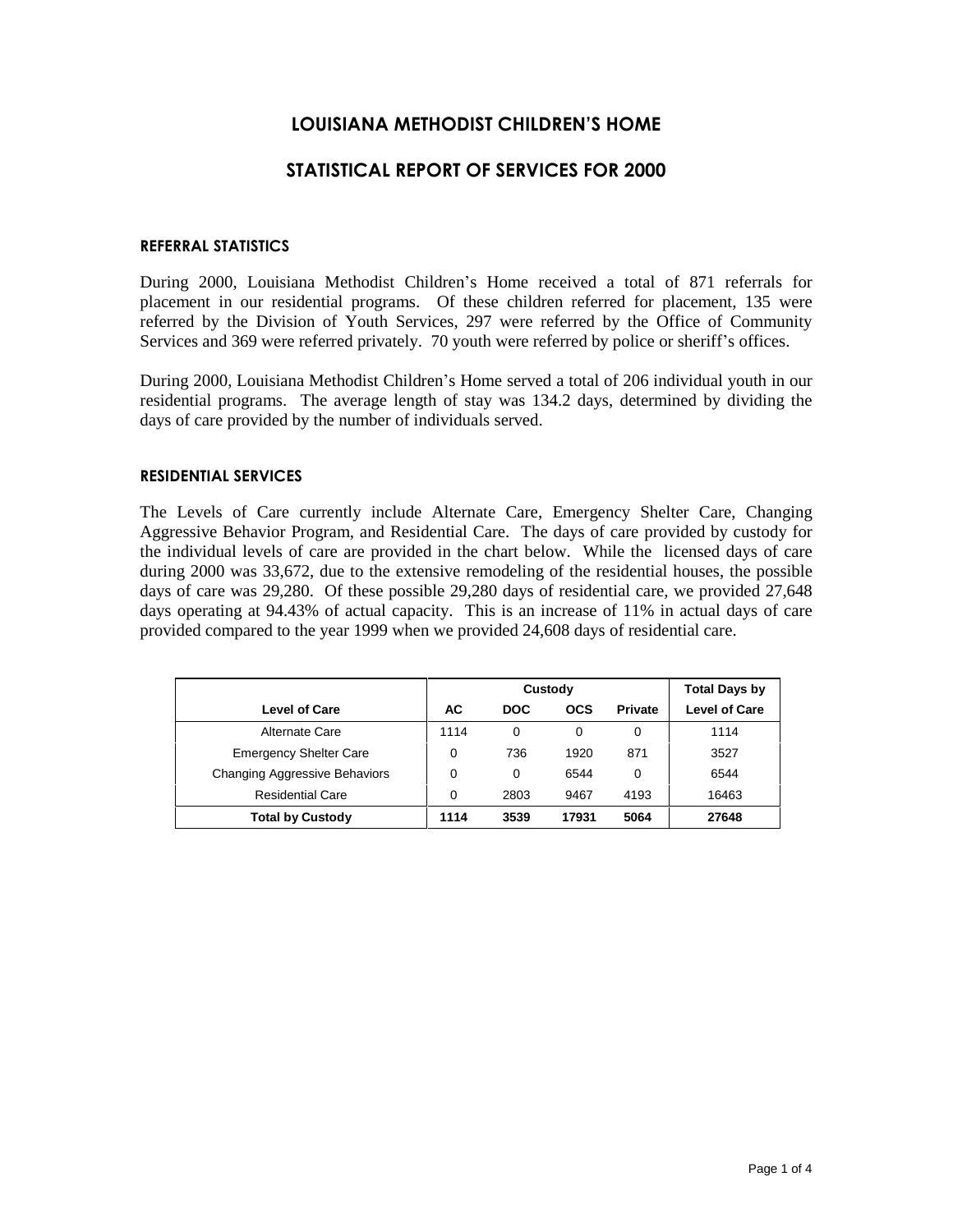Statistics related to the custody, race and gender of our residents is provided below:

|               | <b>Black</b> |      |        | White |      | Other  |       |      | <b>TOTAL</b> |       |      |        |
|---------------|--------------|------|--------|-------|------|--------|-------|------|--------------|-------|------|--------|
| Custody       | Total        | Male | Female | Total | Male | Female | Total | Male | Female       | Total | Male | Female |
| АC            | 51           | 35   | 16     | 27    | 16   | 11     | 0     | 0    | 0            | 78    | 51   | 27     |
| <b>DOC</b>    | 41           | 0    | 41     | 22    | 0    | 22     | 0     | 0    | 0            | 63    | 0    | 63     |
| <b>OCS</b>    | 65           | 27   | 38     | 90    | 40   | 50     | 4     |      | 2            | 159   | 69   | 90     |
| PRI           |              |      |        | 48    | 28   | 20     | 3     | 2    |              | 53    | 31   | 22     |
| <b>TOTALS</b> | 159          | 63   | 96     | 187   | 84   | 103    |       | 4    | 3            | 353   | 151  | 202    |

### **INDIVIDUALS BY RACE, GENDER AND CUSTODY**

### **Custody by Race**

| Race          | АC    | <b>DOC</b> | <b>OCS</b> | <b>PRI</b> |
|---------------|-------|------------|------------|------------|
| <b>Black</b>  | 65%   | 65%        | 41%        | 4%         |
| White         | 35%   | 35%        | 57%        | 90%        |
| Hispanic      | $0\%$ | 0%         | 2%         | 6%         |
| <b>TOTALS</b> | 100%  | 100%       | 100%       | 100%       |

# **Percent Private/State by Race**

| Race         | <b>PRI</b> | SТ  |
|--------------|------------|-----|
| <b>Black</b> | $1\%$      | 99% |
| White        | 26%        | 74% |
| Hispanic     | 43%        | 57% |

### **Racial Distribution**

| Race         | %    |
|--------------|------|
| <b>Black</b> | 45%  |
| White        | 53%  |
| Hispanic     | 2%   |
| <b>TOTAL</b> | 100% |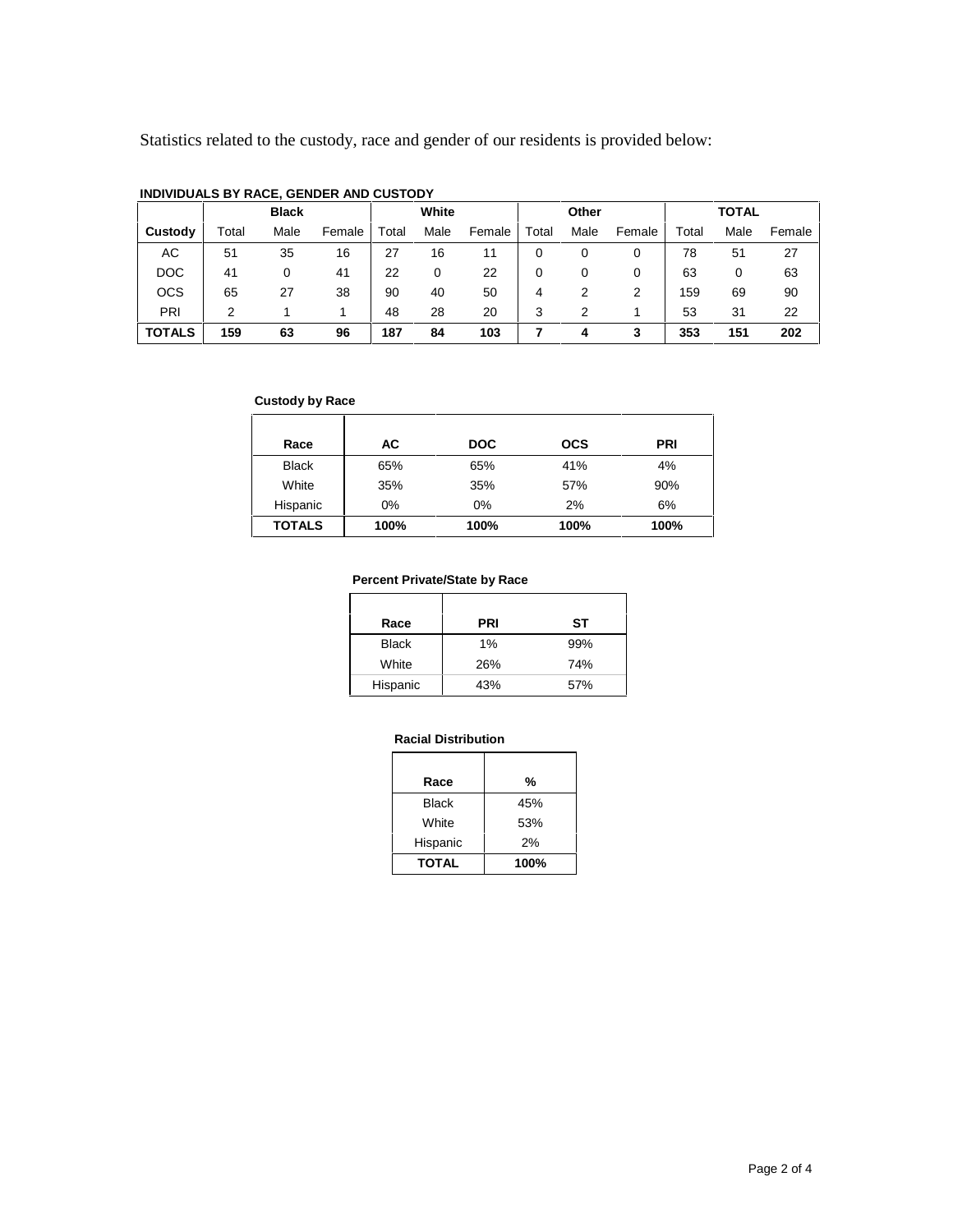## ADMISSIONS, DISCHARGES, AND LENGTH OF STAY STATISTICS

Statistics related to the admission and discharge of youth from the different levels of care are presented in the chart below. For purposes of utilization review, these statistics also provide information regarding length of stay by custody and level of care.

|                       |              | <b>Continued</b> | <b>Admitted</b> | <b>Discharged</b> | <b>Continued</b> |                     | Days  | Average    |
|-----------------------|--------------|------------------|-----------------|-------------------|------------------|---------------------|-------|------------|
|                       |              | from             | in              | in                | to               |                     | οf    | <b>LOS</b> |
| Level of Care Custody |              | 1999             | 2000            | 2000              | 2001             | <b>Participants</b> | Care  | (days)     |
| <b>CAB</b>            | <b>OCS</b>   | 18               | 11              | 11                | 18               | 29                  | 6544  | 225.66     |
| <b>AC</b>             | AC           | 4                | 77              | 79                | 4                | 83                  | 1114  | 13.42      |
| <b>ESC</b>            | DOC          | 3                | 29              | 29                | 3                | 32                  | 736   | 23         |
|                       | <b>OCS</b>   | 3                | 63              | 60                | 6                | 66                  | 1920  | 29.09      |
|                       | PRI          | 0                | 22              | 21                | 1                | 22                  | 871   | 35.59      |
|                       | <b>TOTAL</b> | 3                | 114             | 110               | 7                | 120                 | 3527  | 29.39      |
| <b>RGC</b>            | DOC          | 8                | 26              | 24                | 10               | 34                  | 2803  | 82.44      |
|                       | <b>OCS</b>   | 24               | 44              | 42                | 26               | 68                  | 9467  | 139.22     |
|                       | PRI          | 11               | 21              | 19                | 13               | 32                  | 4193  | 131.03     |
|                       | <b>TOTAL</b> | 43               | 91              | 85                | 49               | 134                 | 16463 | 122.86     |
| <b>GRAND TOTALS</b>   |              | 68               | 293             | 285               | 78               | 366                 | 27648 | 75.54      |

### **INDEPENDENT LIVING**

During 2000, 376 structured classes and seminars were presented to 16-21 year olds. This is an increase of 32% from the 256 classes and seminars taught in 1999. A total of 299 individual youth received services from the Independent Living Program. Children in the care of our agency, other child care agencies and in foster care have attended classes in subjects such as apartment hunting, check writing, banking, nutrition and many other subjects related to living independently. Our staff provide services to a catchment area which covers all of northeast Louisiana, from Lincoln Parish to the Mississippi River.

Each participant in the Independent Living Program receives a pre-test and post-test for independent living skills assessment. During 2000 the average score on pre-tests was 63% with the average on post-tests being 84% for a pre-test/post-test average improvement of 25%.

# **FAMILY DEVELOPMENT CENTER**

During 2000, a total of 1307 individuals were served through the Family Development Center. There were 94 out-patient families yielding a total of 211 individual family members seen in therapy. There were 145 residential clients yielding a total of 288 individual family members seen in therapy. 299 children participated in the violence prevention psycho-educational course taught by Family Development Center staff in Lincoln Parish schools. 26 families involving 109 individuals participated in court-ordered family evaluation services. The Family Development Center staff also spoke to various groups off campus totaling 400 individuals.